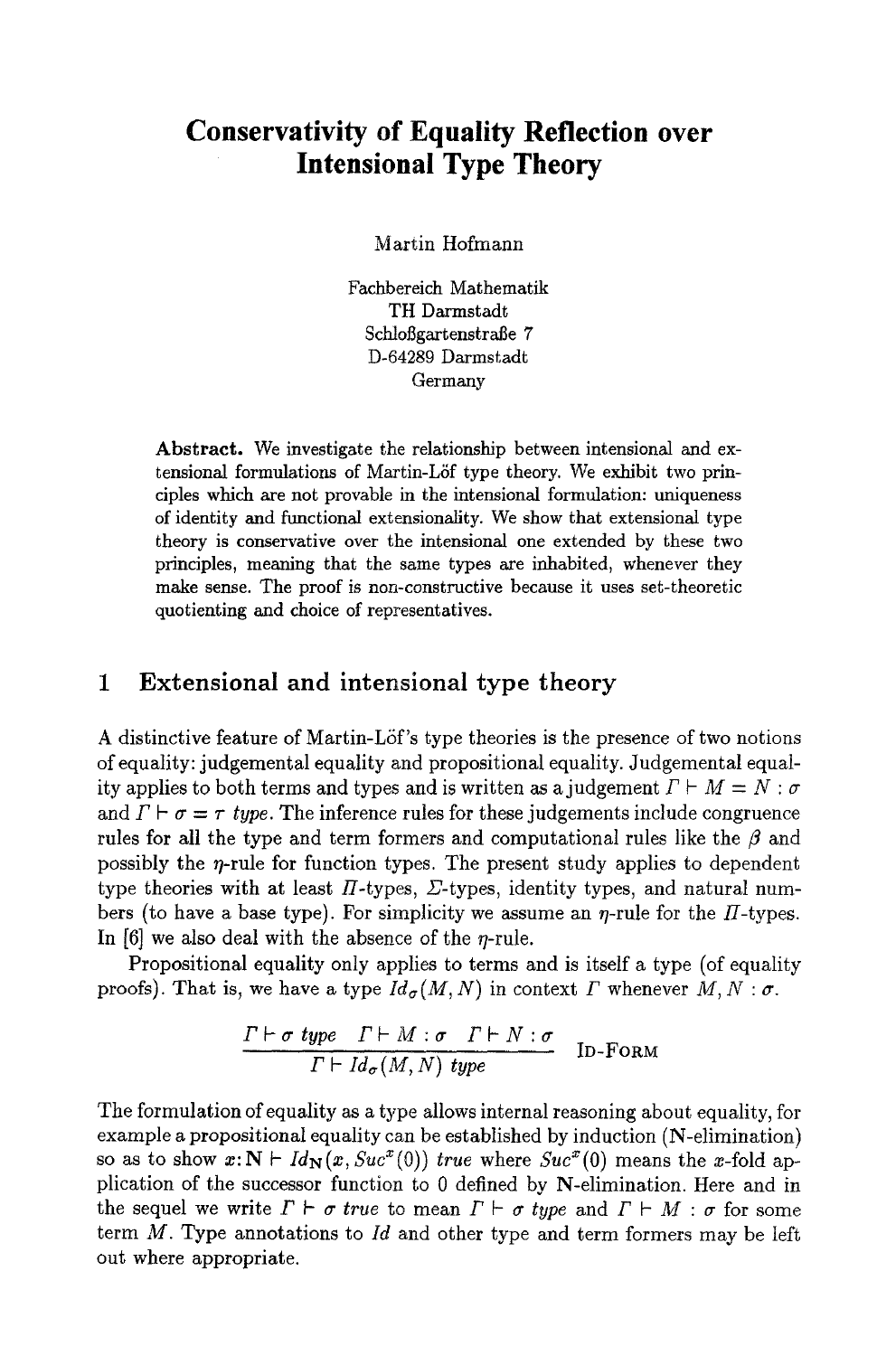Propositional equality is introduced via reflexivity, i.e. if  $M : \sigma$  then we have a canonical element  $Refl_{\sigma}(M)$ :  $Id_{\sigma}(M, M)$ .

$$
\frac{\Gamma \vdash M : \sigma}{\Gamma \vdash \mathit{Refl}_{\sigma}(M) : \mathit{Id}_{\sigma}(M, M)} \quad \text{In-INTRO}
$$

This, together with the congruence rules for judgemental equality gives that  $M = N : \sigma$  always entails that  $Id_{\sigma}(M, N)$  is inhabited (namely by  $Refl_{\sigma}(M)$ ).

Now one would like to express that this is the only inhabitant of the identity type, i.e. one might wish the rule

$$
\frac{\Gamma \vdash P : Id_{\sigma}(M, N)}{\Gamma \vdash P = \text{Refl}_{\sigma}(M) : Id_{\sigma}(M, N)} \quad \text{In-UNI}
$$

However, for this rule to "type-check" we need to identify propositional and judgemental equality. This is achieved by the equality reflection rule

$$
\frac{\Gamma \vdash P : Id_{\sigma}(M, N)}{\Gamma \vdash M = N : \sigma} \quad \text{REFECTION}
$$

This axiomatisation of propositional equality is the one used in Martin-Löf's earlier works [8] and in many proof-theoretic studies on his type theories. The type theory based on this axiomatisation is called *extensional type theory,*  $TT_{E}$ for short, because by rule REFLECTION the judgemental equality becomes extensional. For instance, since as argued above  $x:\mathbf{N} \vdash Id_{\mathbf{N}}(x, Suc^{x}(0))$  true we obtain by REFLECTION that  $x: N \vdash x = Suc^{x}(0) : N$  which clearly is an extensional equality.

Equality reflection (REFLECTION) is intuitively appealing because it is valid in most models, in particular in the set-theoretic interpretation of type theory, and also because it leads to a single notion of equality in type theory. A serious disadvantage of extensional type theory is that judgemental equality and as a consequence type checking, i.e. the question whether a given judgement  $\Gamma \vdash$  $M = N : \sigma$  or  $\Gamma \vdash M : \sigma$  holds, are undecidable. Intuitively, this is so, because a syntax-directed decision procedure for these judgements would have to "guess" the proof term P in the premise to rule REFLECTION. As any  $\Pi_1^0$  statement in Heyting arithmetic can be encoded as a certain identity type, inhabitation of identity types is at least as complex as provability of such statements. A rigorous proof of undecidability using recursively inseparable sets is given in [6]. Therefore, extensional type theory is not really in line with the Curry-Howard isomorphism because terms do not correspond to proofs, only typing derivations do. Other shortcomings of extensional type theory are that in the presence of a universe U non-normalising terms become typeable in inconsistent contexts (for example the fixpoint combinator may be typed in d:  $U, p: Id<sub>U</sub>(d, d \rightarrow d)$  and-of a more aesthetic nature--that rule REFLECTION does not fit into the pattern of introduction and elimination rules. See, however, [10] for a formulation of REFLECTION as an  $\eta$ -like rule.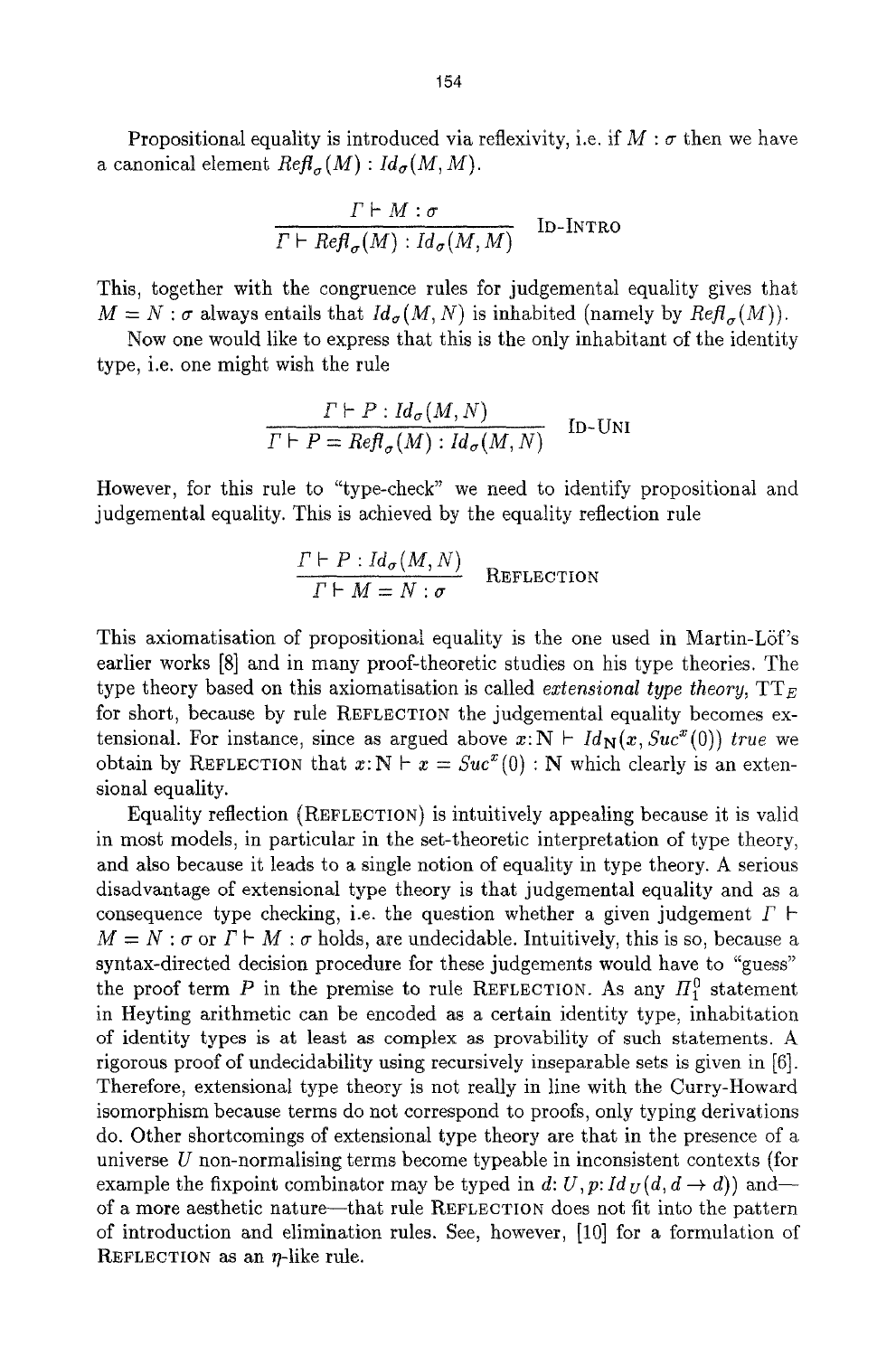Probably for these reasons Martin-Löf has later on restricted judgemental equality to definitional expansion (definitional equality) and replaced rules ID-UNI and REFLECTION by his famous identity elimination rule which is motivated by the view of the identity type as an inductive family with sole constructor *Refl.* 

The use of this elimination principle is described in detail in [9]. It is shown there, how it entails that propositional equality satisfies a Leibniz principle, that is if  $x:\sigma \vdash \tau[x]$  type and  $P: Id_{\sigma}(M_1, M_2)$  and  $N: \tau[M_1]$  then one can construct a term *Subst*  $\sigma_{\tau}(M_1, M_2, P, N)$ *:*  $\tau[M_2]$ . This Leibniz principle in turn allows one to show that propositional equality is an equivalence relation, i.e. if  $P: Id(M_1, M_2)$ then we can construct  $Sym(P) : Id(M_2, M_1)$  and for  $Q : Id(M_2, M_3)$  we get *Trans (P, Q) : Id(M1,* M3). Furthermore, it entails that *Id* is respected by all functions, i.e. if  $U : \sigma \to \tau$  then we find  $\text{Resp}(U, P) : \text{Id}(F \, M_1, F \, M_2)$ .

Surprisingly, the intensional and extensional formulations of type theory have never been compared in the literature (to the best of our knowledge). This is the purpose of the present work. We first identify two principles which are provable in the extensional theory, but not in the intensional one and then embark on the proof that extensional type theory is conservative over the intensional one with these two principles added. We only sketch the formal argument here and refer the reader to [6] for a detailed proof.

We use a monomorphic presentation of type theory, i.e. terms with explicit type annotations, as in [9, Part III], however, without using a so-called Logical Framework, see also Sect. 3.

The material in this paper is mostly taken from the author's PhD dissertation [6]. However, some simplifications (in particular the assumption of  $\eta$ -conversion for  $\Pi$ -types) have been made, and the example in Section 2 is new.

#### 1.1 Functional extensionality

Suppose that  $\Gamma \vdash U, V : \Pi x : \sigma \vdash \tau$  and  $\Gamma, x : \sigma \vdash P : Id_{\tau} (U x, V x)$ . In extensional type theory we can conclude  $\Gamma \vdash Id_{\Pi x:\sigma.\tau}(U, V)$  true using REFLECTION, the congruence rule for  $\lambda$ , and  $\eta$ . In intensional type theory this is, however, in general not possible. A formal semantic argument for this may be found in [10]; intuitively one may argue that otherwise in the special case where  $\Gamma$  is empty we could deduce  $Id_{\Pi x:\sigma,\tau}(U,V)$  true (from the existence of P above), but an identity type in the empty context can only be inhabited by a canonical element  $Ref(-)$ , so U and V must be definitionally equal, which does not follow from the existence of the proof P which may have been obtained using induction. To achieve this principle called *functional extensionality* we add to intensional type theory a family of constants  $Ext_{\sigma,\tau}(U, V, P)$  obeying the rule

$$
\frac{\Gamma \vdash U, V : \Pi x; \sigma.\tau}{\Gamma, x; \sigma \vdash P : Id_{\tau}(U x, V x)} \frac{\Gamma, x; \sigma \vdash P : Id_{\tau}(U x, V x)}{\Gamma \vdash Ext_{\sigma,\tau}(U, V, P) : Id_{\Pi x; \sigma.\tau}(U, V)} \quad \text{EXT-FORM}
$$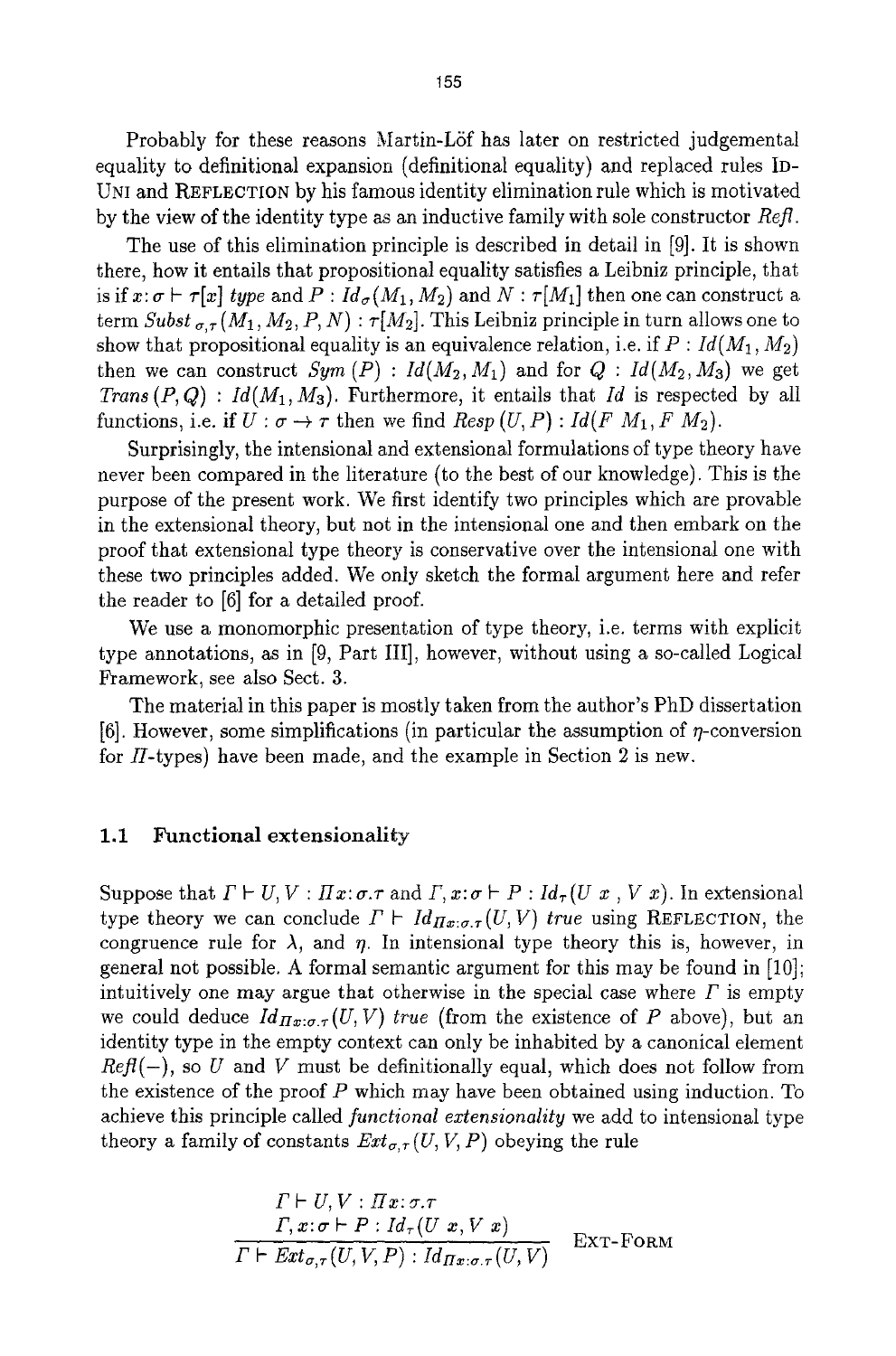#### 1.2 Uniqueness of identity

Let  $M, N : \sigma$  and  $P, Q : Id_{\sigma}(M, N)$  be two proofs that M, N are propositionally equal. In extensional type theory it is an immediate consequence of ID-UNI that  $Id_{Id_{\mathcal{A}}(M,N)}(P,Q)$  true. Streicher has conjectured in [10] that this is in general not the case in intensional type theory and in [7] this has actually been proved by a semantic argument. So again, we are led to extend our axiomatisation of propositional equality in an intensional setting. It turns out that it is enough to consider the case where Q is in canonical form so that we introduce a family of constants

$$
\frac{\Gamma \vdash M : \sigma \qquad \Gamma \vdash P : Id_{\sigma}(M, M)}{\Gamma \vdash IdUni_{\sigma}(M, P) : Id_{Id_{\sigma}(M, M)}(P, Ref_{\sigma}(M))} \quad \text{ID-UNI-I}
$$

to achieve *uniqueness of identity.* Axioms like ExT-FORM and ID-UNI-I introduce non-canonical elements of all types in the empty context (not only of identity types). The constant ID-UNI-I can be endowed with an obvious reduction rule which eliminates all of its instances in closed terms of basic type. Things are more serious with EXT-FORM since no reasonable reduction rule for these constants is known. However, in [5] we discuss a possibility for eliminating these non-canonical elements by translating the identity type into suitable equivalence relations. For the present work we shall simply regard *Ext* and *IdUni* as families of constants.

#### 1.3 The intensional type theory  $TT_{I}$

It is also noticed in [10] that in the presence of uniqueness of identity the elimination operator for *Id* can be defined in terms of its particular instance *Subst*  mentioned above. Therefore, we shall take *Subst* as a primitive and define *intensional type theory*  $(TT<sub>I</sub>$  for short) as dependent type theory with rules ID-FORM, ID-INTRO, EXT-FORM, ID-UNI-I, and the following two rules for *Subst.* 

$$
\frac{\Gamma \vdash P : Id_{\sigma}(M_1, M_2)}{\Gamma, x : \sigma \vdash \tau[x] \; type \quad \Gamma \vdash N : \tau[M_1] \quad \Gamma \vdash Subst_{\sigma, \tau}(M_1, M_2, P, N) : \tau[M_2]}
$$
LEIBNIZ

$$
\frac{\Gamma \vdash \textit{Subst}_{\sigma,\tau}(M,M,\textit{Refl}_{\sigma}(M),N) : \tau[M]}{\Gamma \vdash \textit{Subst}_{\sigma,\tau}(M,M,\textit{Refl}_{\sigma}(M),N) = N : \tau[M]} \quad \text{LEIBNIZ-COMP}
$$

Recall that  $TT_E$  refers to extensional type theory defined by rules ID-UNI and REFLECTION above. Recall also that from *Subst* one may define operators *Sym, Trans,* and *Resp,* witnessing that *Id* is an equivalence relation compatible with function application.

In order to distinguish the intensional from the extensional type theory we write  $\vdash_I$  and  $\vdash_E$  for the two respective judgement relations.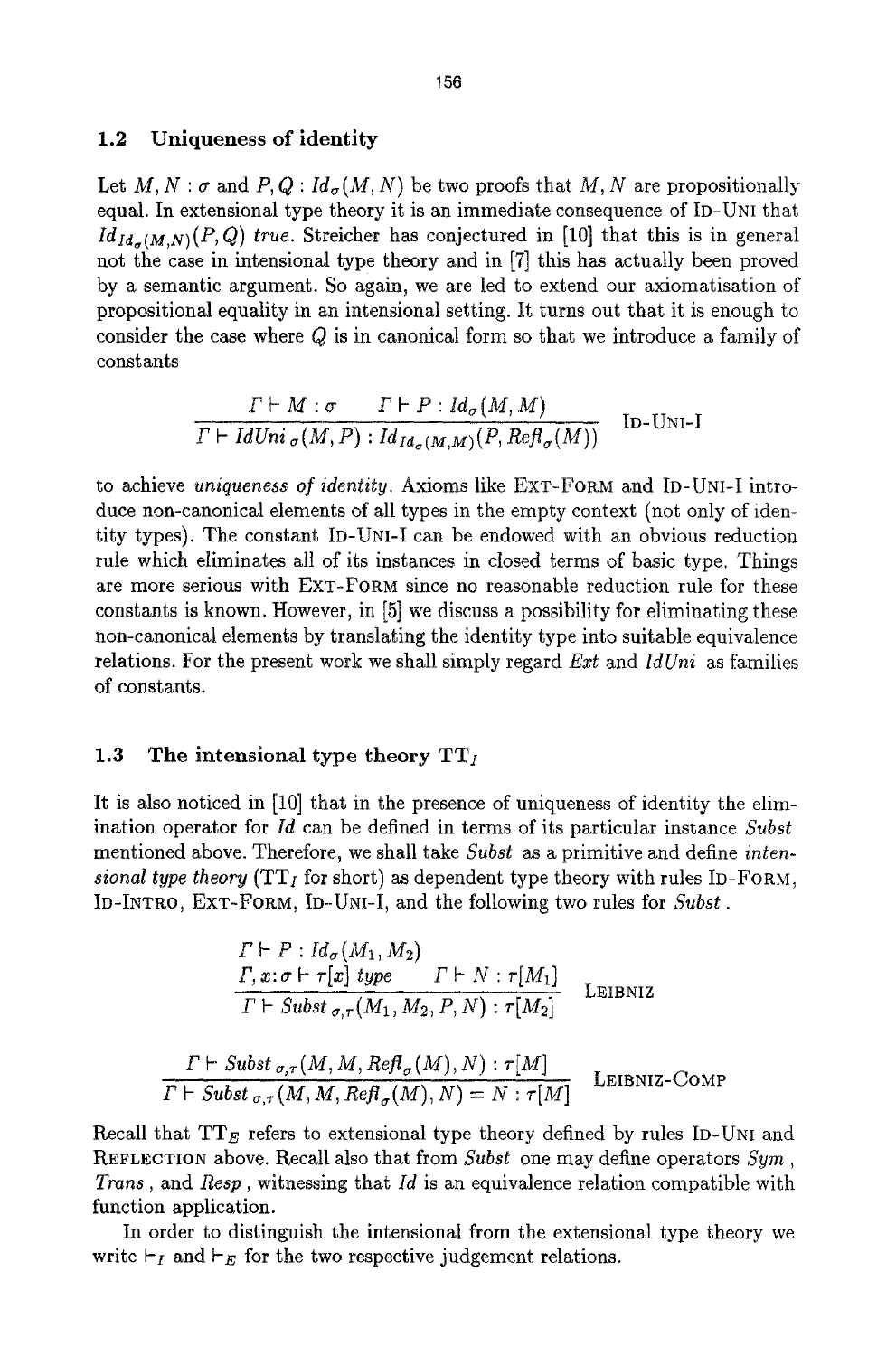The operators of  $TT_I$  are definable in  $TT_E$ , for example *Subst* is simply the identity in  $TT_E$ . More formally, we can define a "stripping map"  $|-|$  by

 $|Subst_{\sigma,\tau}(M_1, M_2, P, N)| := |N|$  $|IdUni_{\sigma}(M, P)| := Ref_{Id_{|\sigma|}([M], [M])}(Ref_{|\sigma|}([M]))$  $|Ext_{\sigma,\tau}(U, V, P)| := Ref_{\Pi x:|\sigma|,|\tau|}(|U|)$ homomorphically extended to all other terms, types, contexts, and judgements

Notice that  $\Gamma = |\Gamma|$  if  $\Gamma$  does not contain *Subst, Ext,* or *IdUni.* This mapping enjoys the following trivial soundness property

**Proposition 1** If  $\Gamma \vdash_I J$  then  $|\Gamma \vdash_E |J|$  for all contexts  $\Gamma$  and judgements  $J$ .

### 2 Conservativity of  $TT_E$  over  $TT_I$

We are now interested in a converse of the above proposition; more precisely, we shall establish the following conservativity property.

**Theorem 2** If  $\Gamma \vdash_I \sigma$  type and  $|\Gamma| \vdash_E M : |\sigma|$  for some M then there exists *M'* such that  $\Gamma \vdash_I M' : \sigma$ .

Before sketching the proof of this theorem we shall illustrate its strength by an example suggested by Thomas Schreiber. The crux of this example is to show how the lack of equality reflection in  $TT<sub>I</sub>$  can be inconvenient when one wants to actually program with dependent types rather than use type dependency merely to express constructive predicate logic.

We assume a type Bool with two canonical elements true : Bool and **false** : Bool. We use the following slightly unconventional elimination rule which is expressible in terms of the usual one, see [9, Ch. 21]

$$
\Gamma, b: \text{Bool} \vdash \sigma \text{ type}
$$
\n
$$
\Gamma \vdash B : \text{Bool}
$$
\n
$$
\Gamma, p: Id_{\text{Bool}}(B, \text{true}) \vdash T : \sigma[\text{true}/b]
$$
\n
$$
\Gamma, p: Id_{\text{Bool}}(B, \text{false}) \vdash E : \sigma[\text{false}/b]
$$
\n
$$
\Gamma \vdash \text{if'}_{[b:\text{Bool}]\sigma}(B, [p:Id_{\text{Bool}}(B, \text{true})]T, [p:Id_{\text{Bool}}(B, \text{false})]E) : \sigma[B/b]
$$
\n
$$
\text{Bool} \vdash E
$$

Notice that the free variables  $b$  in  $\sigma$  and  $p$  in  $T$ ,  $E$ , respectively, become bound in the if' expression. This elimination operator comes with the following two computation rules:

$$
\frac{\Gamma \vdash \mathrm{if'}_{[b:\text{Boof}] \sigma}(\mathrm{true}, [p:Id_{\text{Boof}}(\mathrm{true}, \mathrm{true})]T, [p:Id_{\text{Boof}}(\mathrm{true}, \mathrm{false})]E) : \sigma[\mathrm{true}/b]}{\Gamma \vdash \mathrm{if'}_{[b:\text{Boof}] \sigma}(\mathrm{true}, [p:Id_{\text{Boof}}(\mathrm{true}, \mathrm{true})]T, [p:Id_{\text{Boof}}(\mathrm{true}, \mathrm{false})]E) = \\ \frac{\Gamma[\mathrm{Ref}B_{\text{Boof}}(\mathrm{true})/p] : \sigma[\mathrm{true}/b]}{\mathrm{Bood}(\mathrm{true}/b]} \\ \frac{\Gamma \vdash \mathrm{if'}_{[b:\text{Boof}] \sigma}(\mathrm{false}, [p:Id_{\text{Boof}}(\mathrm{false}, \mathrm{true})]T, [p:Id_{\text{Boof}}(\mathrm{false}, \mathrm{false})]E) : \sigma[\mathrm{false}/b]}{\Gamma \vdash \mathrm{if'}_{[b:\text{Boof}] \sigma}(\mathrm{false}, [p:Id_{\text{Boof}}(\mathrm{false}, \mathrm{true})]T, [p:Id_{\text{Boof}}(\mathrm{false}, \mathrm{false})]E) = \\ E[\mathrm{Ref}B_{\text{Boof}}(\mathrm{false})/p] : \sigma[\mathrm{false}/b] \\ \text{BOOL--C--F}}
$$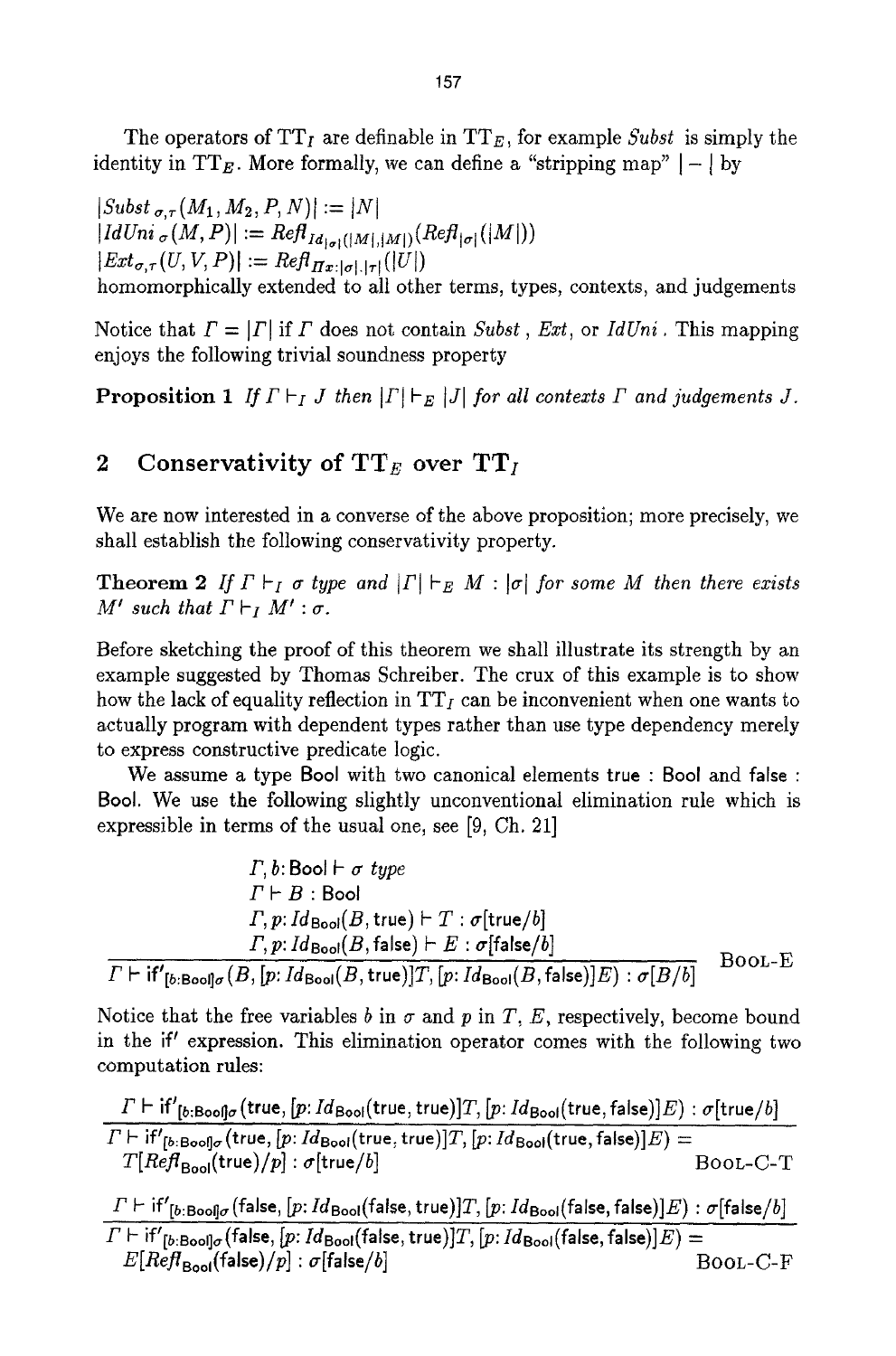Suppose that we are given a type Loc of locations together with an equality function eq : Loc  $\rightarrow$  Loc  $\rightarrow$  Boot and a proof term

eq\_correct :  $\pi l$ ,  $l'$ : Loc. $Id_{Loc}(l, l') \leftrightarrow Id_{Bool}(eq \ l \ l'$ , true)

witnessing that eq is indeed an equality function on Loc. The terms eq and eq\_correct may either be implemented or declared in some ambient context  $\Gamma$ . Furthermore, we assume a type Data depending on Loc, i.e. we have  $\Gamma \vdash$ Data(M) *type* whenever  $\Gamma \vdash M$  : Loc. We make the definition

 $Store = \Pi l$ : Loc.Data $(l)$ 

and our aim is to find a term

```
update : \pi l_0: Loc. \pi d: Data(l_0). \pi s: Store. Store
```
which given  $l_0$ , d, s returns a store whose value at  $l_0$  equals d and (s l) at  $l \neq l_0$ . In  $TT_E$  we can easily construct such an update function by

update  $=\lambda l_0$ : Loc. $\lambda d$ : Data $(l_0)$ . $\lambda s$ : Store. $\lambda l$ : Loc.  $if'_{[b:Bool]Data(l)}$  (eq  $(l_0, l)$ ,  $[p: Id_{\text{Bool}}(\text{eq}(l_0, l), \text{true})]$ <sub>d</sub>,  $[p: Id_{\text{Bool}}(\text{eq}(l_0, l), \text{false})](s \ l))$ 

The important point here is that in TT<sub>E</sub> we have  $Data(l_0) = Data(l)$  in the presence of p:  $Id(\operatorname{eq}(l_0, l), \operatorname{true})$  by virtue of eq\_correct. Therefore, we have d: Data(l) and the first branch of the  $i'$  expression type-checks.

Write

update\_type =  $III_0$ : Loc. $Hd$ : Data $(l_0)$ .  $Hs$ : Store. Store

and for f: update\_type

update\_spec( $f$ )  $=$  $(III<sub>0</sub>:Loc. Hd: Data(l<sub>0</sub>). Hs: Store. Id<sub>Data(l<sub>0</sub>)</sub>(f l<sub>0</sub> d s l<sub>0</sub> , d)) \times$  $(III_0:$  *Loc.* $\text{Id}$ :  $\text{Data}(l_0)$ . $\text{III}$ :  $\text{Loc.}(Id_{\text{Loc}}(l, l_0) \rightarrow \bot) \rightarrow Id_{\text{Data}(l)}(f \ l_0 \ d \ s \ l \ , \ s \ l))$ 

where  $\perp$  is the empty type. We can readily establish

 $\Gamma\vdash_E$  update\_spec(update)  $\mathit{true}$ 

using if' and equality reasoning.

Now assuming that Loc and Data already make sense in intensiona] type theory we can apply the conservativity theorem to the type

$$
\sigma = \Sigma f: \texttt{update\_type}.\texttt{update\_spec}(f)
$$

giving us an update function in  $TT_I$  which also satisfies update\_spec. Coming up with such a function is not too difficult, indeed we may choose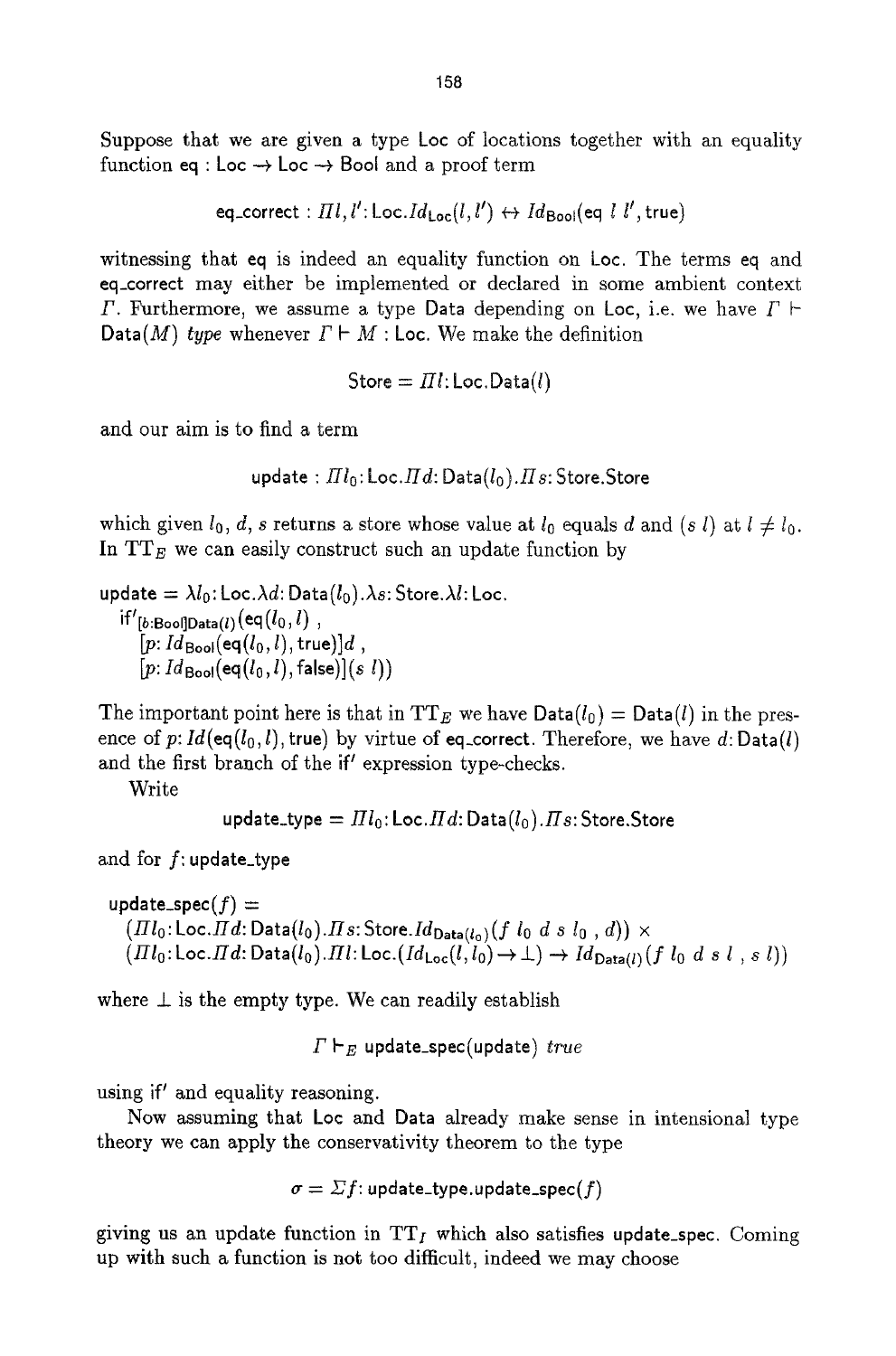$$
\begin{array}{ll}\text{update} = \lambda l_0 \text{:} \text{Loc}.\lambda d \text{:} \text{Data}(l_0).\lambda s \text{:} \text{Store}.\lambda l \text{:} \text{Loc.} \\ \text{if'}_{[b:\text{Bool}|\text{Data}(l)}(\text{eq}(l_0,l) \text{ , } \\ & [p:Id_{\text{Bool}}(\text{eq}(l_0,l), \text{true})] \text{Subst}_{\text{Loc},\text{Data}}(l_0,l \text{ , } ((\text{eq\_correct }l_0 \text{ } l).2 \text{ } p) \text{ , } d) \text{ , } \\ & [p:Id_{\text{Bool}}(\text{eq}(l_0,l), \text{false})](s \text{ } l))\end{array}
$$

where the projection .2 yields the  $\leftarrow$ -part of eq\_correct, hence the first argument to *Subst* is of type  $Id_{Loc}(l_0, l)$ . The conservativity theorem does not necessarily give us this very update function, but we can also use it to obtain a proof of correctness of the latter. To that end we consider the type

 $\sigma =$  update\_spec(update')

We have  $|\sigma|$  = update\_spec(update) so  $\Gamma \vdash_E |\sigma|$  true and hence  $\Gamma \vdash_I \sigma$  true giving us the desired correctness proof for our particular function update'. Constructing such proof directly requires quite some effort as the function in question contains an instance of *Subst.* In this case the author has been able to construct such a proof using the Lego system. This revealed that the use of *Ext* can be avoided here and that *IdUni* is only used for the particular type Loc. As observed by Michael Hedberg *IdUni* is definable from Martin-LSf's elimination rule for types with decidable equality (such as Loc) so that this example can be carried out in pure intensional Martin-LSf type theory without the additional constants *Ext* and *IdUni.* 

It was pointed out by one of the referees that in the presence of patternmatching like in ALF [1] the complicated equality reasoning in the example can be avoided if one replaces eq and eq\_correct by a single constant

eq' : 
$$
\Pi l, l':
$$
Loc. $Id_{Loc}(l, l') + (Id_{Loc}(l, l') \rightarrow \bot)$ 

One may then define update by pattern matching over  $eq'(l, l_0)$  and in the positive case we may then assume that  $l$  and  $l_0$  are *judgementally* equal. It is not clear, however, how this technique can be applied in general, in particular, the example in [6] and briefly mentioned in Section 3 does not seem to be amenable to a simple development using pattern-matching.

*Proof of Thm. 2 (Sketch).* The proof is based on two main ingredients. First, we observe that a consequence of this conservativity property is that types  $\sigma$  and  $\sigma'$  which are equal in TT<sub>E</sub> must be isomorphic in TT<sub>I</sub>. To see this consider the type

$$
\rho := \Sigma f : \sigma \to \sigma'. \Sigma f^{-1} : \sigma' \to \sigma.
$$
  

$$
Id(\lambda x : \sigma.f^{-1}(f x), \lambda x : \sigma.x) \times Id(\lambda x : \sigma'. f(f^{-1} x), \lambda x : \sigma'. x)
$$

If  $\vdash_E |\sigma| = |\sigma'|$  then  $|\rho|$  is inhabited by two instances of the identity function together with two instances of reflexivity. So a proof of Theorem 2 must embody a construction of these isomorphisms. Now the only way to deduce judgemental type equalities in  $TT_E$  is by using congruence rules and REFLECTION in the case of type formers containing terms like the identity type. So we can compute these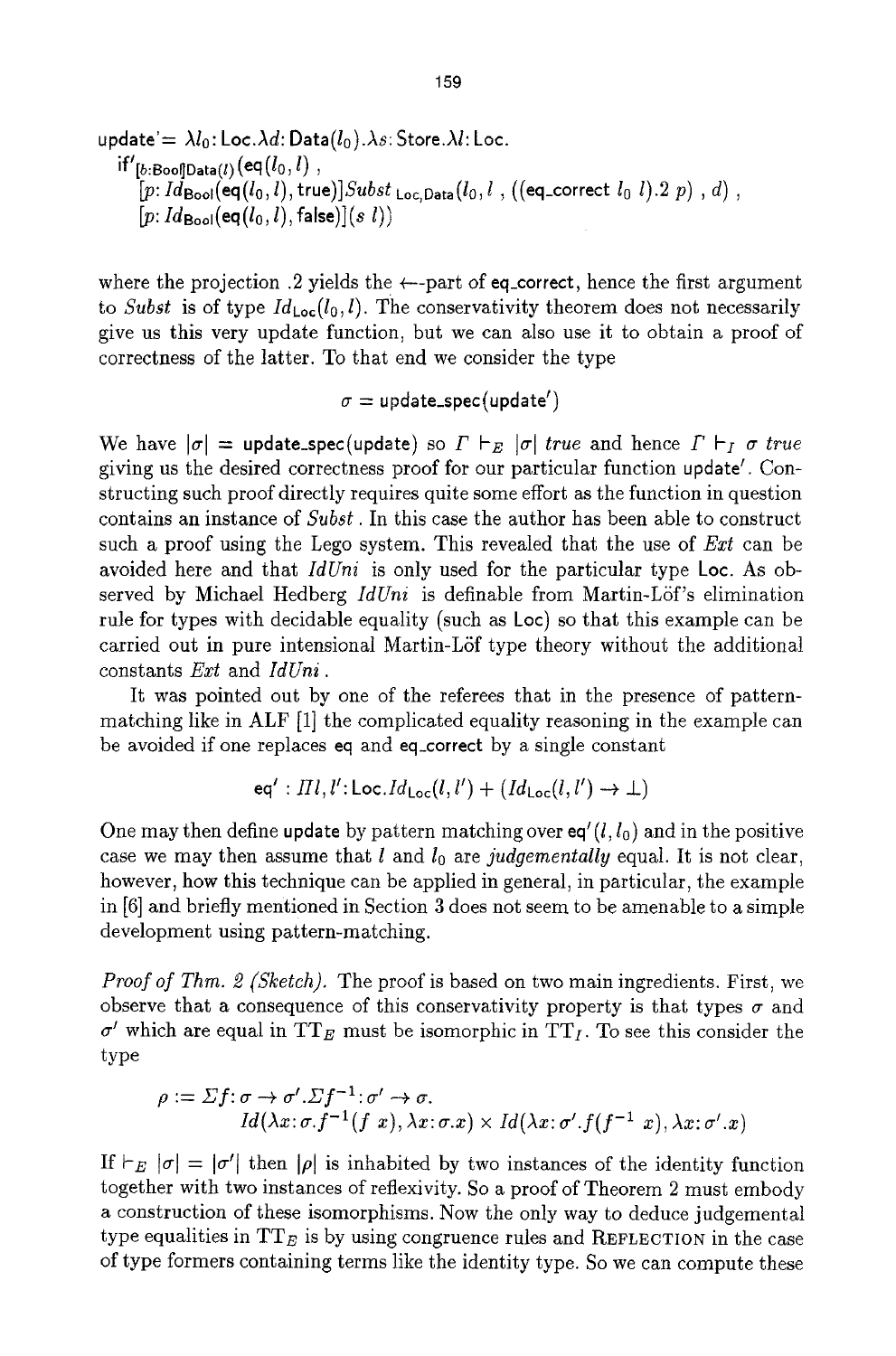isomorphisms directly by induction on the structure of any two types  $\sigma$  and  $\sigma'$ without using conservativity in the first place.

The second ingredient is a general method for establishing conservativity between type theories. Generalising from Thm. 2 we call an extension  $T'$  of some type theory T *conservative* over T if whenever a type of T is inhabited in  $T'$  then it is already inhabited in  $T$ .

**Proposition 3** Let **T** be a type theory and **T'** an extension of **T**. **T'** is conser*vative over* **T** if and only if there exists a model **Q** of **T**', hence of **T**, such that *the interpretation of T in this model is full (surjective).* 

*Proof.* Suppose that  $\sigma$  is a type of **T** such that  $\sigma$  is inhabited in **T**' by some term M. The interpretation of M in Q yields a "semantic term" of the interpretation of  $\sigma$  in Q which by fullness gives a term of type  $\sigma$  in T. For the converse we let  $Q$  be the term model of  $T'$ 

At this level of generality the argument is too informal so as to be of direct use. It only serves us as a guideline which the reader is invited to bear in mind. The theories **T** and **T'** are  $TT_I$  and  $TT_E$ , respectively, where a slight complication results from the fact that  $TT_E$  is not literally an extension of  $TT_I$ , but that we have an interpretation of one in the other, namely the stripping map. The role of "models" is played by *categories with families* in the sense of Dybjer [2, 4] or any other category-theoretic notion of model for type theory. For the purpose of this abstract it suffices to know that such a structure provides domains of interpretation for contexts, types, and terms<sup>1</sup>, and comes with semantic type and term formers operating on these semantic objects. An interpretation function can then be defined which maps syntactic contexts, types, terms to their semantic companions and translates syntactic type and term formers into the corresponding semantic ones. Judgemental equality is then modelled by set-theoretic equality of semantic objects. Factoring the syntax by judgemental equality yields a particular mode]: the term model The interpretation of the syntax in a some model induces a unique structure preserving map from the term model to this model. The model Q we use is a quotient of the term model of  $TT_I$  by propositional equality where in addition we identify types and contexts which are canonically isomorphic in the sense described above, i.e. which become equal in  $TT_{E}$ .

Let us now look at some of the details. In order to define the canonical isomorphisms between types one also needs to consider isomorphisms between contexts to get the inductive definition through. In order to specify those we extend propositional equality to contexts and context morphisms (substitutions) using  $\Sigma$ -types. It turns out that for this extension the same combinators as for ordinary propositional equality can be defined. Then by simultaneous induction on contexts and types we construct possibly undefined "isomorphism candidates" between any two contexts and types. That is, for contexts  $\Gamma$ ,  $\Delta$  we have a (possibly undefined) context morphism (a  $|\Delta|$ -tuple of terms)  $\chi$   $\colon \Gamma \to \Delta$ 

 $1 \dots$  and substitutions, but we gloss over this point here.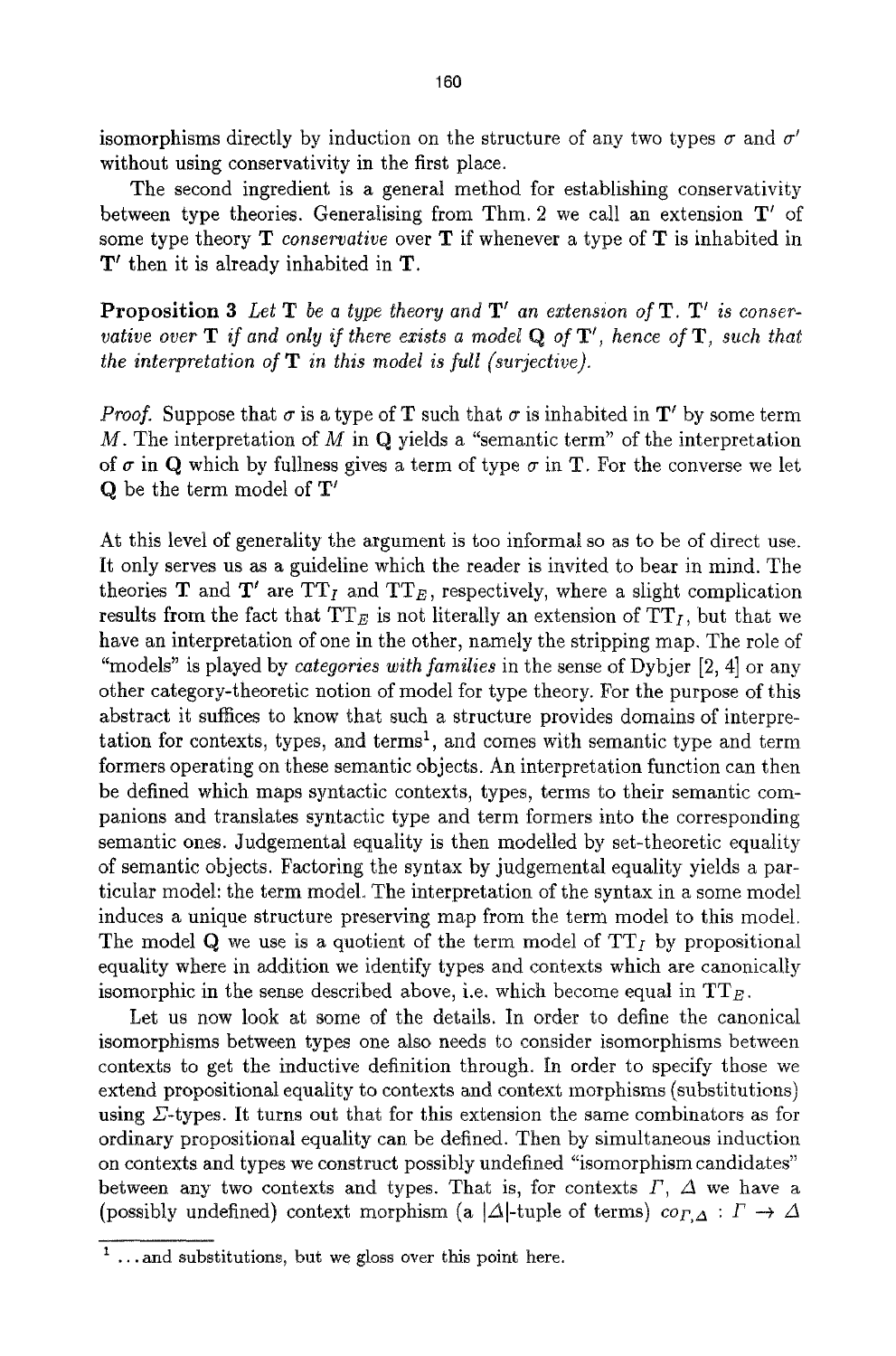which if defined possesses an inverse up to propositional equality. For types  $\Gamma \vdash_I \sigma$  type,  $\Delta \vdash_I \tau$  type we have a (possibly undefined) term

$$
\varGamma,x\colon\sigma\vdash_I ty_{\varGamma,\varDelta,\sigma,\tau}[x]:\tau[co_{\varGamma,\varDelta}]
$$

which-if defined-is an isomorphism w.r.t. propositional equality. We use square brackets to denote (generalised) substitution, i.e. if  $f: \Gamma \to \Delta$  and  $\Delta \vdash \sigma$  *type* then  $\Gamma \vdash \sigma[f]$  *type* and similarly for other judgements. The isomorphism between contexts of different length is always undefined and between contexts of the same length it is obtained from the isomorphisrns between types. An isomorphism between types can only be defined if they share the same outermost type former. In the case of  $\Pi$  and  $\Sigma$ -types the isomorphism is the obvious lifting of the isomorphism for the respective components. Functional extensionality is used to verify the isomorphism property in the case of  $\Pi$ -types. The interesting case is where  $\sigma$  and  $\tau$  are identity types. For simplicity we assume that they are both in the same context and over the same type. I.e. let  $\Gamma \vdash_I M_1, M_2, N_1, N_2 : \rho$ and put  $\sigma = Id_{\rho}(M_1, M_2)$  and  $\tau = Id_{\rho}(N_1, N_2)$ . The isomorphism

$$
\Gamma, p: Id_{\rho}(M_1, M_2) \vdash_I ty_{\Gamma, \Gamma, \sigma, \tau}[p]: Id_{\rho}(N_1, N_2)
$$

is defined iff  $M_1$ ,  $N_1$  and  $M_2$ ,  $N_2$  are propositionally equal. In this case we pick  $\Gamma \vdash_I P_1 : Id_{\rho}(M_1, N_1)$  and  $\Gamma \vdash_I P_2 : Id_{\rho}(M_2, N_2)$  and set

$$
ty_{\Gamma,\Gamma,\sigma,\tau}[p] := Trans(Trans(Sym(P_1),p),P_2)
$$

Notice that in this case *ty* is defined w.r.t, some arbitrary choice of these proofs Pi. The isomorphism property is readily established using *IdUni.* 

Having defined these isomorphisms we construct a model of  $TT_E$  in which

- contexts are equivalence classes of contexts, two contexts being identified if the isomorphism between them is defined,
- types in context  $[\Delta]_{\sim}$  are equivalence classes of pairs  $(\Gamma, \sigma)$  where  $\Gamma \in [\Delta]_{\sim}$ , and  $\Gamma \vdash_I \sigma$  type, and two such pairs are identified if the corresponding ty-isomorphism is defined,
- terms of type  $[(\Delta, \tau)]_{\sim}$  are equivalence classes of triples  $(\Gamma, M, \sigma)$  where  $(T, \sigma) \in [(\Delta, \tau)]_{\sim}$ , and  $\Gamma \vdash_I M : \sigma$ , and two such triples  $(\Gamma, M, \sigma)$  and  $(\Gamma', N', \sigma')$  are identified if

$$
\Gamma \vdash Id_{\sigma'}(ty_{\Gamma,\Gamma',\sigma,\sigma'}[M], M'[co_{\Gamma,\Gamma'}])
$$
 true

i.e., if  $M$  and  $M'$  with suitably adjusted source and target are propositionally equal in  $TT<sub>I</sub>$ .

We have used here the notation  $[-]_{\sim}$  for equivalence classes associated to a representative.

Now we prove that this structure, which we call  $Q$ , does indeed form a model of  $TT_E$  and that in particular the required semantic type and term formers are given by applying their syntactic companions (in  $TT<sub>I</sub>$ ) to equivalence classes. Here *Ext* and *IdUni* are used to show that various settings are independent of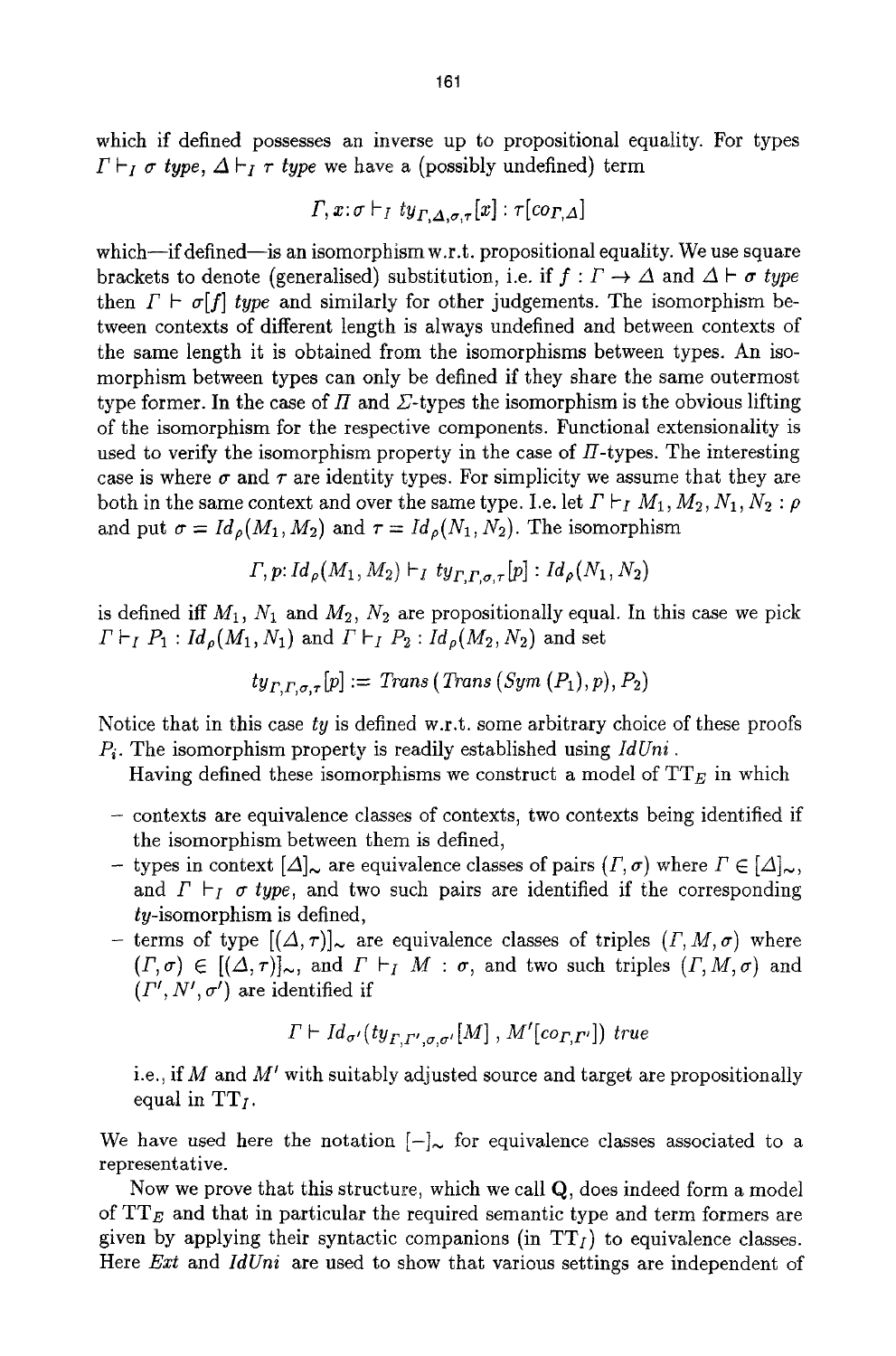the choice of representatives and thus are well-defined on equivalence classes. For example, if  $[(\Gamma, M, \sigma)]_{\sim}$  and  $[(\Gamma', N', \sigma')]_{\sim}$  are two semantic terms of (semantic) type  $[(\Delta, \sigma)]_{\sim}$  then we define the associated identity type as the equivalence class of the pair of  $\Gamma$  and

$$
\Gamma \vdash Id_{\sigma'}(ty_{\Gamma,\Gamma',\sigma,\sigma'}[M], M'[co_{\Gamma,\Gamma'}])
$$
 type

Since we have defined equality of terms in Q precisely as inhabitedness of this type the rule REFLECTION is valid in Q. Uniqueness of identity is required here to show that this setting is independent of the chosen representatives  $(\Gamma, M, \sigma)$ and  $(\Gamma', N', \sigma')$ .

The above can be summarised by the following diagram of structure preserving maps between models.



where  $TT_I$  and  $TT_E$  refer to the term models of the respective type theories.  $[-]$ <sub>L</sub> and  $[-]$ <sub>E</sub> denote the interpretations of TT<sub>I</sub> and TT<sub>E</sub> in Q, which being a model for TT<sub>E</sub> also models TT<sub>I</sub>. Finally,  $[-]_{\sim} : TT_I \rightarrow Q$  is the projection map associating equivalence classes which is structure preserving by definition of Q.

By induction on derivations or-more elegantly--by an initiality argument we find that all three structure preserving maps from  $TT_I$  to Q are equal, more precisely, we have

$$
[-]_{\sim} = [\![ - ]\!]_I = [\![ - ]\!]_E \circ |- \tag{1}
$$

Intuitively, we can now argue that the interpretation of  $TT<sub>I</sub>$  in Q is surjective because we have characterised it as the projection associating equivalence classes and then apply Prop. 3. More formally, suppose that  $\Gamma \vdash_I \sigma$  and  $|\Gamma| \vdash_E M : |\sigma|$ . Let  $[M]_E = [(I', M', \sigma')]_{\sim}$  be the interpretation of M in Q. By definition, we have  $\Gamma' \vdash_I M' : \sigma'$ . Moreover, by Eqn. 1 we find

$$
[F]_{\sim} = [[F]]_{E} = [F']_{\sim}
$$

and

$$
[(\Gamma, \sigma)]_{\sim} = [[(\Gamma, \sigma)][]_{E} = [(\Gamma', \sigma')]_{\sim}
$$

This in turn implies that  $co_{T,\Gamma'}$  and  $ty_{T,\Gamma',\sigma,\sigma'}$  are defined. Therefore, we have

$$
\Gamma \vdash_I ty^{-1}{}_{\Gamma,\Gamma',\sigma,\sigma'}[M'[cor_{,\Gamma'}]] : \sigma
$$

giving the desired inhabitant of  $\sigma$  in TT<sub>I</sub>.

We remark that we can even show that the stripping of the thus constructed inhabitant of  $\sigma$  is equal to M in TT<sub>E</sub> by showing that the stripping map respects the equality in Q and thus lifts to a structure preserving map from Q to  $TT_E$ which again by initiality must be a left inverse to  $[-]_E$ . We refer to [6] for details.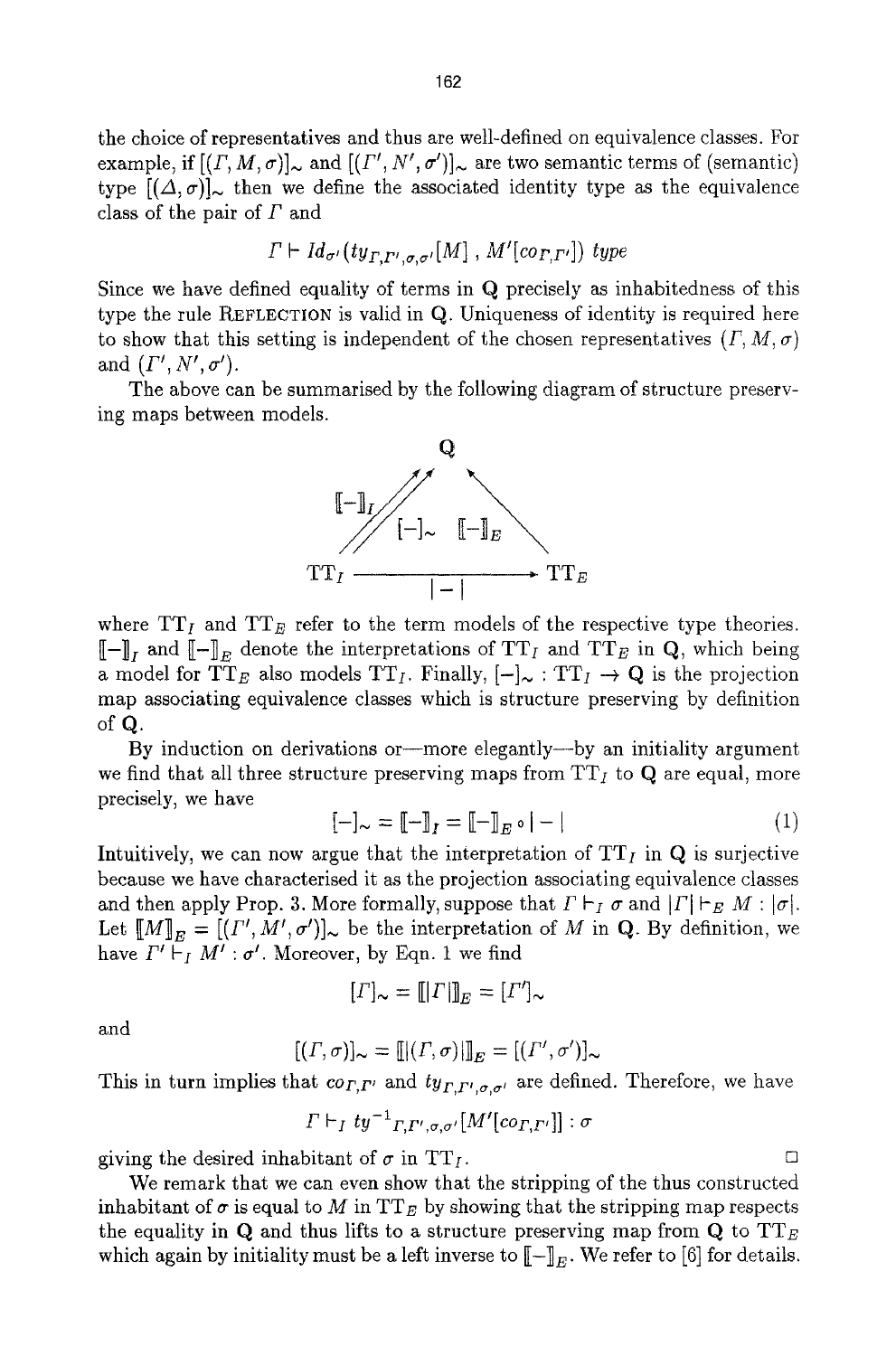### 3 Discussion

Although relatively complex, the described method is fairly robust w.r.t, extensions of the type theory. For it to be extensible to a new type former it is enough that this type former admits an action on propositional isomorphisms. In [6] we demonstrate this by adding quotient types and a universe. We remark, however, that this condition is not met in the presentation of type theory using the Logical Framework in the sense of [9, Part III]. The reason is that there we can have variables of type  $Set \rightarrow Set$  which act as completely unspecified type formers. Nevertheless, it is plausible that Thm. 2 continues to hold in this case. A possible proof could use a one-step definition of the isomorphism candidates by which for example the isomorphism  $ty_{r,r,a,r}$  would be defined iff there exists a context  $\Delta$ , a type  $\rho$ , and context morphisms  $f, g: \Gamma \to \Delta$  such that  $\Gamma \vdash_I \sigma = \rho[f],$  $\Gamma \vdash_I \tau = \rho[g]$ , and f, g are (component-wise) propositionally equal. We leave the details to a future paper.

We also point out the non-constructive nature of the proof. Not only has the axiom of choice been used in the definition of the canonical isomorphisms *co* and  $ty$ ; more seriously the interpretation of  $TT_E$  in Q associates equivalence classes to contexts, types, and terms. In order to get an inhabitant of type  $\sigma$  in the proof above we must arbitrarily choose a representative of the corresponding class. We have done so implicitly by writing  $[M]_E = [(I', M', \sigma')]_{\sim}$ . So the present proof does not directly give rise to an algorithm which effectively computes an inhabitant of  $\sigma$  from a derivation of  $|\sigma|$  *true* in TT<sub>E</sub>. Now such algorithm trivially exists by Markov's principle, that is we simply try out all possible terms and derivations and from the non-constructive proof of existence we know that this search always succeeds. But of course, one would like a more efficient algorithm which makes use of the given derivation in  $TT_E$ . It is, however, not clear whether the described argument gives rise to one such. An idea would be to carry out the construction of Q in some "setoid model" where quotients come with a canonical choice of representatives. This is, however, not possible using a semantics which interprets judgemental equality as set-theoretic extensional equality as we have done.

It appears that a constructivisation of the result could give rise to tactics facilitating theorem proving in  $TT_I$ , the idea being that parts of a proof or program development could be carried out in  $TT_E$ . The resulting derivation would then be automatically translated into  $TT_I$ . In [6] we give a proof in  $TT_E$ of a theorem of Mendler's stating that the dependent sum  $(\Sigma)$  preserves limits of  $\omega$ -chains. Although the proof in TT<sub>E</sub> is relatively straightforward it was despite considerable effort so far not possible to obtain a fully formal development in  $TT_I$ . The reason was that in this case one has to prove a property about a term which contains instances of *Subst* inside a primitive recursion over natural numbers rather than just booleans as in the case of the update function above. Given sufficient time and energy one could certainly push this proof through, but a systematic treatment based on the conservativity result would seem to save much work in such cases.

We remind the reader that the conservativity result applies to intensional